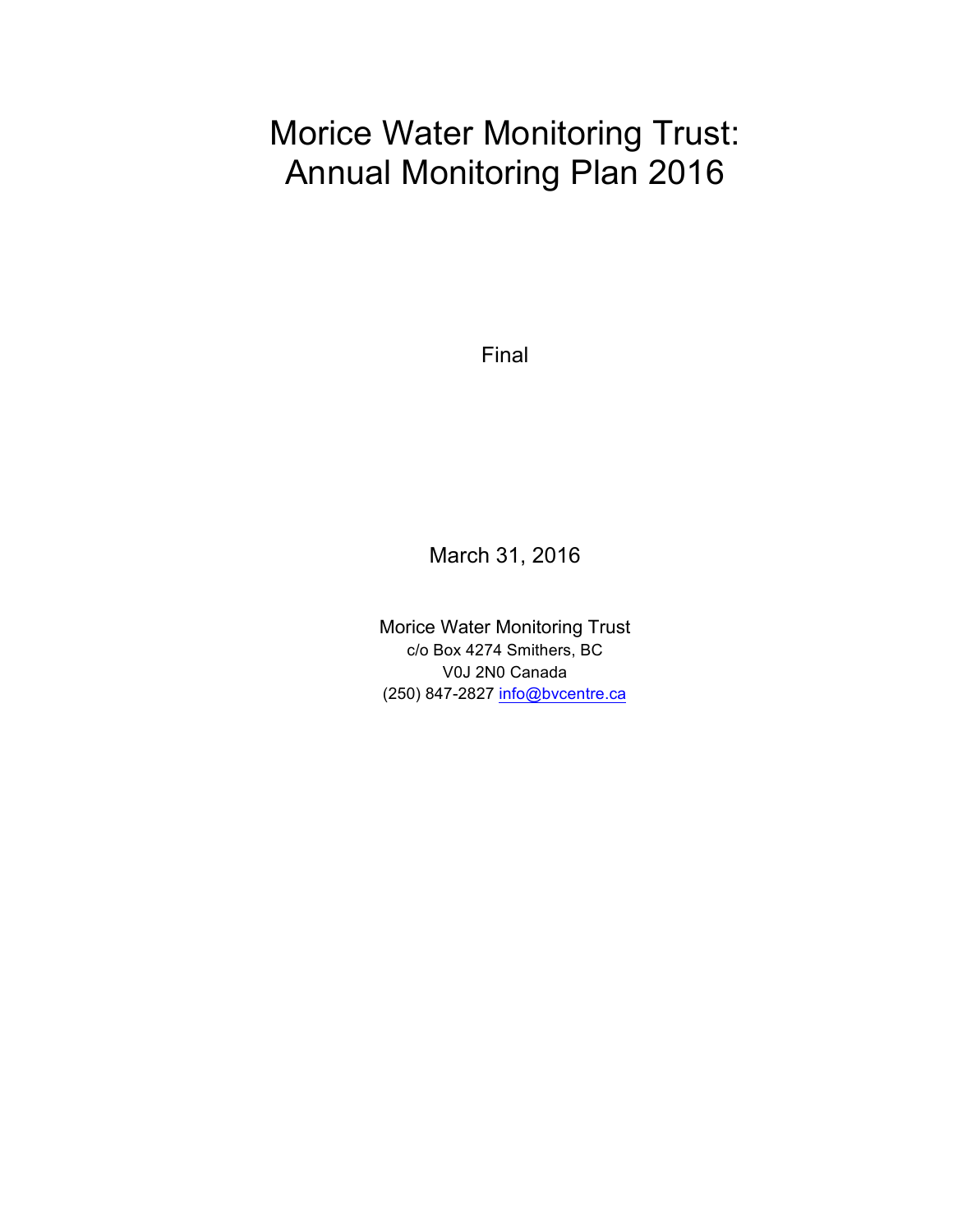## **Table of Contents**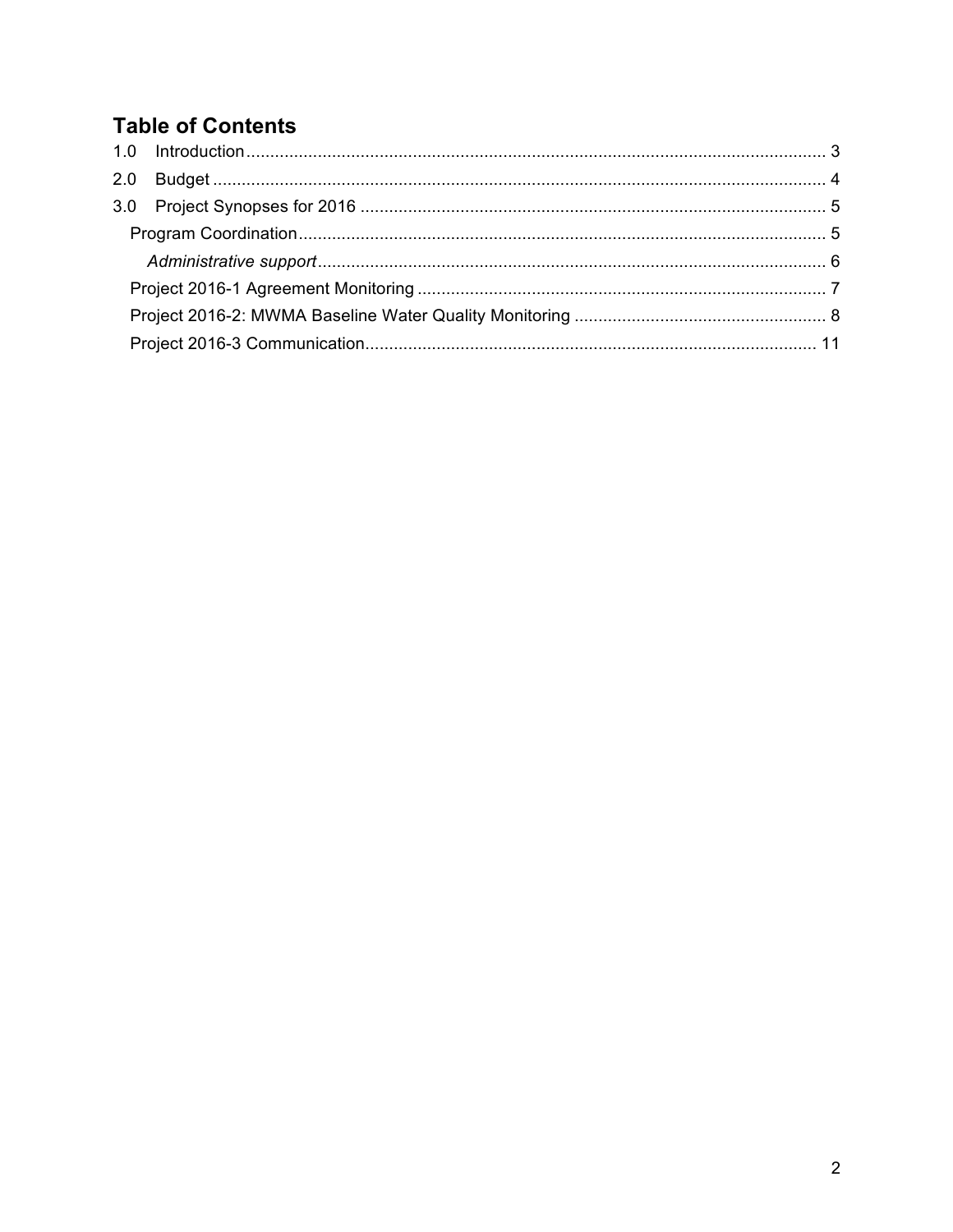### **1.0 Introduction**

The Morice Water Monitoring Trust (MWMT) is directed through its Trust Agreement to be responsible for: monitoring the implementation and effectiveness of British Columbia/Wet'suwet'en government-to-government agreements, and related natural resource management activities, plans, and policies in the Morice Water Management Area (the "Morice Plans"); collecting baseline data on habitat supporting salmon and other fish, including water quality and quantity data, and hydrologic integrity that would fill information gaps or reduce information uncertainty, such that indicators of natural resource sustainability and ecosystem health identified in the Morice Plans can be efficiently and effectively monitored; and provide credible monitoring research and baseline data collection results in support of environmental effects monitoring and assessment to enable continuous improvement of Morice Plans resulting in better management of environmental values in the Morice Water Management Area.

The Morice Water Monitoring Trust: Strategic Direction document outlines core issues in the watershed and includes the Trust scope, purpose, guiding principles, goals, and strategies for managing and implementing the Trust. The Morice Water Monitoring Trust: Monitoring Framework provides operational guidance to trust activities by defining, by category, the anticipated risks/pressures in the watershed and sub-units, goals and objectives specific to the category, and tasks required to successfully address objectives. Both of these documents will assist the Trustees with setting direction and priorities.

The AMP sets out the year's proposed activities and budget which are created from the MWMT Monitoring Framework and is consistent with the MWMT Agreement.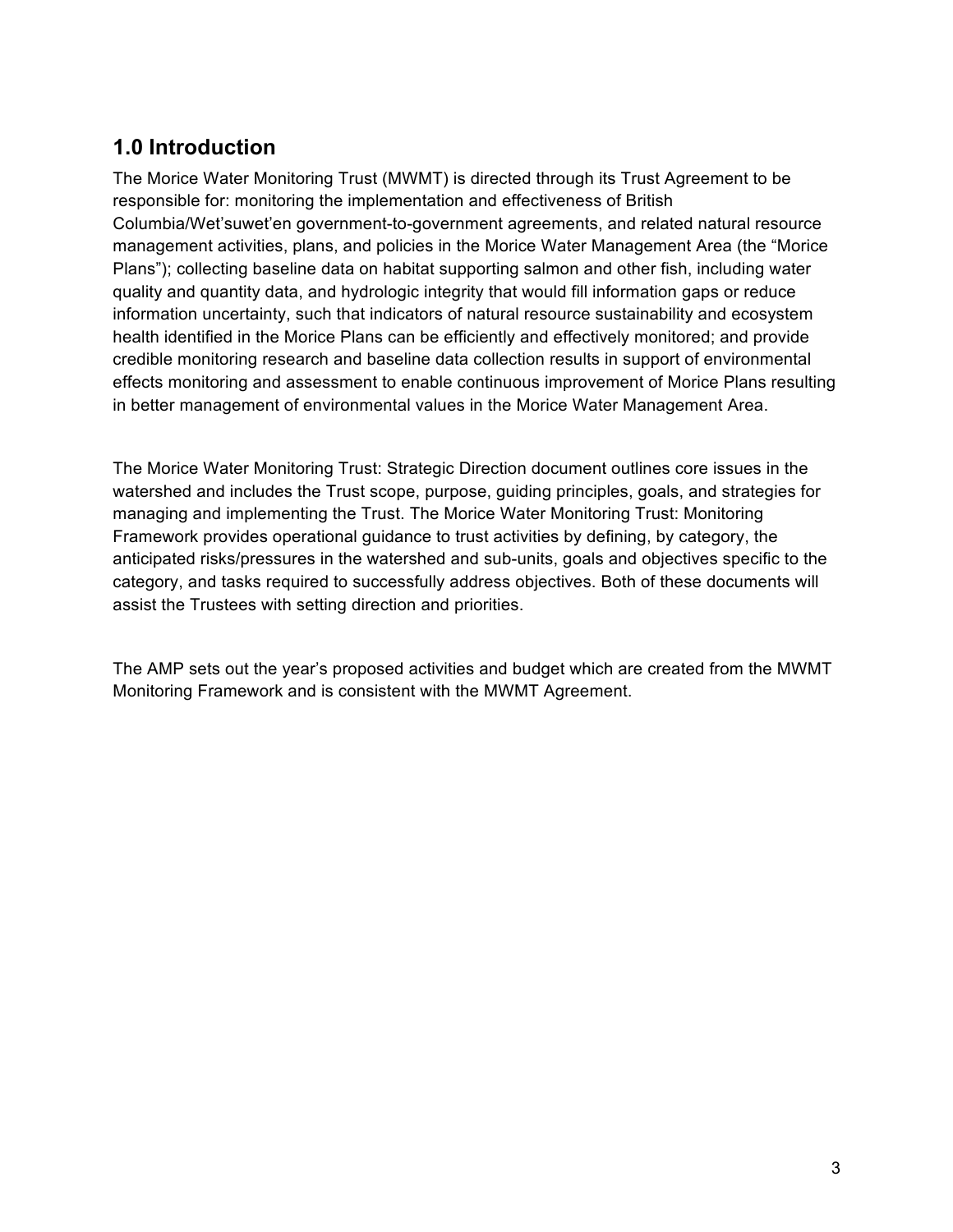### **2.0 Budget**

The Budget for the 2016/17 (Year 2) Annual Monitoring Program consists of funding from both the MWMT Revenue Trust Account as well as in kind support from others. A summary of proposed activities and budgets is included in Table 1 and individual activities are described in greater detail in Section 3.

| <b>Task/Activity</b>                                                                                                                                                                | <b>Proposed</b><br><b>Budget</b> |
|-------------------------------------------------------------------------------------------------------------------------------------------------------------------------------------|----------------------------------|
| <b>MWMT Program Management</b>                                                                                                                                                      | \$13,900                         |
| <b>Trust Project Management</b>                                                                                                                                                     | \$6,000                          |
| <b>Program Coordination</b>                                                                                                                                                         | \$7,000                          |
| Administration (12% of Annual Monitoring<br>Program)<br>*Admin Fee previously charged on Operational Seed<br>Funding (\$120,899); will re-establish fee once<br>\$120,899 is spent. | $$0*$                            |
| BVRC Rent (\$75 per month)                                                                                                                                                          | \$900                            |
| <b>MWMT Annual Monitoring Program</b>                                                                                                                                               | \$53,000                         |
| <b>Agreement Monitoring</b>                                                                                                                                                         | \$500                            |
| 2016/17 - MWMA Stream [and Lake] Water<br><b>Quality Monitoring</b>                                                                                                                 | \$50,000                         |
| Data management and analysis                                                                                                                                                        | \$2000                           |
| Annual reporting                                                                                                                                                                    | \$500                            |
| <b>MWMT Communication</b>                                                                                                                                                           | \$2000                           |
| <b>Website Maintenance</b>                                                                                                                                                          | \$500                            |
| <b>Communication &amp; Extension</b>                                                                                                                                                | \$1500                           |
| <b>Total</b>                                                                                                                                                                        | \$68,900                         |

Table 1. 2016/17 MWMT Annual Monitoring Plan Budget

- 1. Monitoring Year is from April 1 to March 31 annually to coincide with Budget Approval.
- 2. Endowment Trust Year is the Calendar Year.
- 3. Revenue Trust Account balance on March 31, 2016 is \$100,196.72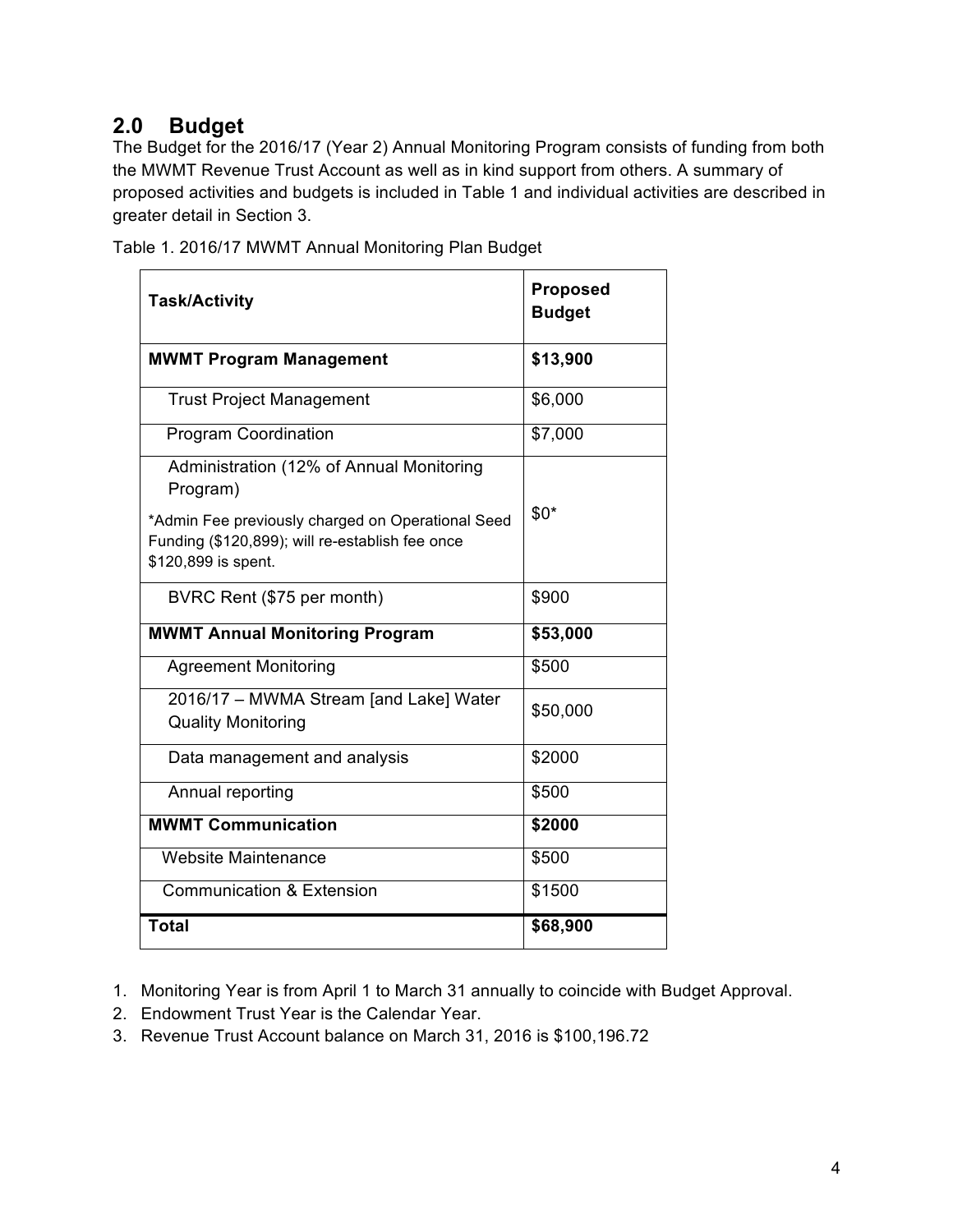### **3.0 Project Synopses for 2016**

### **Program Coordination**

Program coordination activities include those functions that are necessary for the effective delivery of MWMT projects. Tasks include:

- Prepare Trustee Meeting agendas, facilitate meetings and provide minutes
- Communicate with BV Research Centre as necessary
- Prepare and update Trust Management documents as directed by Trustees
- Manage trust expenditures as defined by the Annual Monitoring Plan
- Develop 2016 Annual Monitoring Plan on behalf of the Trustees
	- o Provide initial description of projects and cost estimates
	- o Facilitate discussion in relation to project selection
- Advise Trustees as necessary on strategic and operational planning
- Coordinate MWMT programs with other programs known to take place in 2016
	- $\circ$  Research grant and partnership opportunities and create working document which tracks process and records grant and partnership contact information
- Contract Management
- Responsible for monitoring activities including: prepare calls for proposals, select contractor(s), prepare and implement contract(s), oversee contracts to ensure quality and timeliness of reporting, and add documents to website.
	- o Liaise with contractors to ensure that projects meet goals and objectives
	- o Review and edit reports as directed by Trustees
	- o Communicate project status to Trustees as necessary.

Budget: \$13,000.00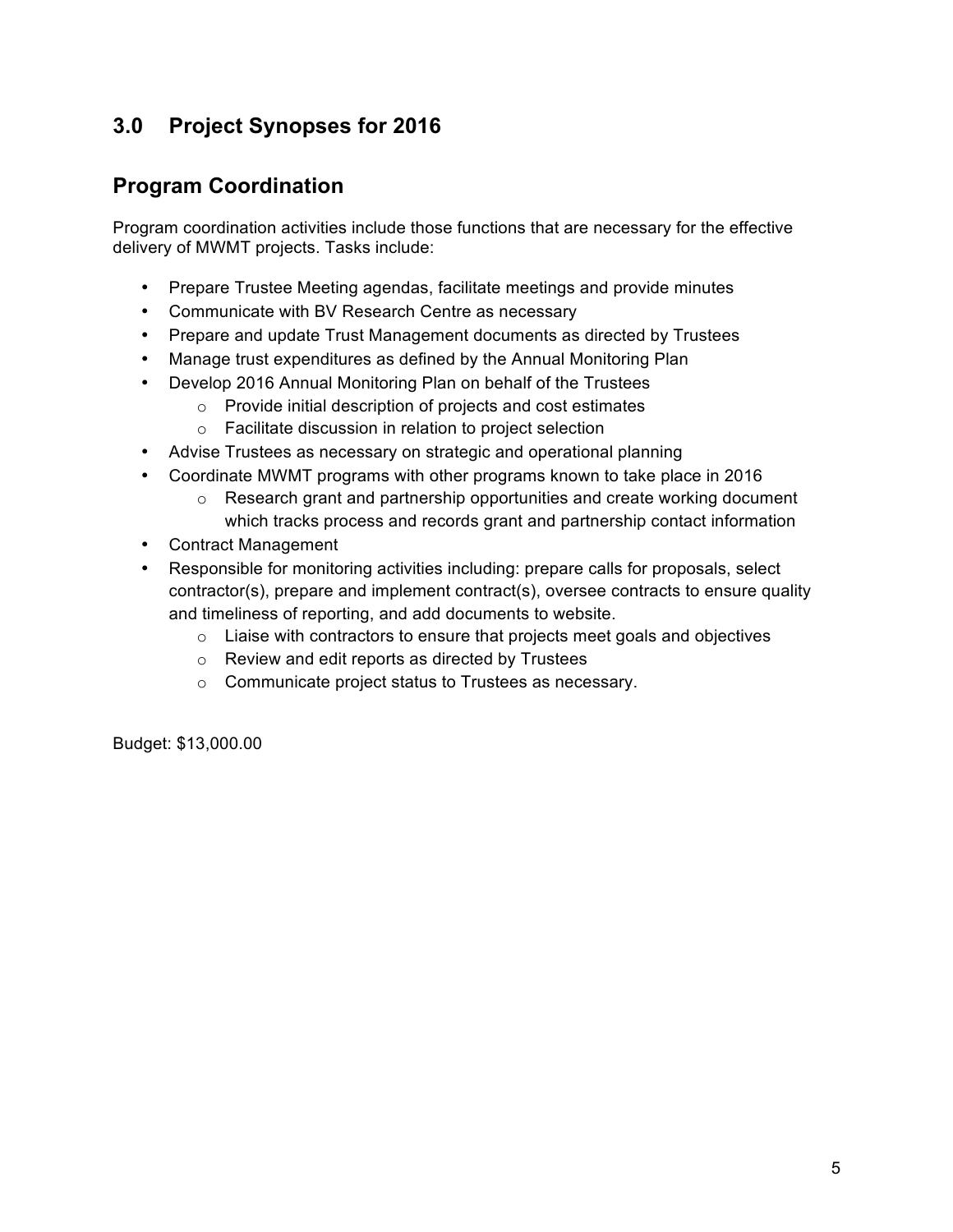#### *Administrative support*

The Bulkley Valley Research Centre will provide administrative support in the form of:

Project Administration

- 1. Project initiation and closeout, overhead, and coordination
- 2. Contract Administration
- 3. Coordination assistance
- 4. Financial Management
- 5. Financial Reporting (monthly, quarterly)
- 6. Grant fund holding (tracking, and reporting)
- 7. Communications support (maintain website documents)

#### Equipment/Office

- 1. Meeting space
- 2. Physical address
- 3. Financial record storage (paper) for 7 years
- 4. Electronic storage of project deliverables, contract documents and final reports
- 5. Project related photocopy and printing support for small jobs
- 6. Projector and screen
- 7. Temporary desk space

#### **Services**

- 1. Recognized non-profit society
- 2. Established registered charity that can facilitate charitable activities
- 3. Collect mail
- 4. Pay project related bills
- 5. Make project related deposits
- 6. Filing

Budget: 12% of Annual Monitoring Program budget \$900 rent (\$75/month for BV Research Centre space)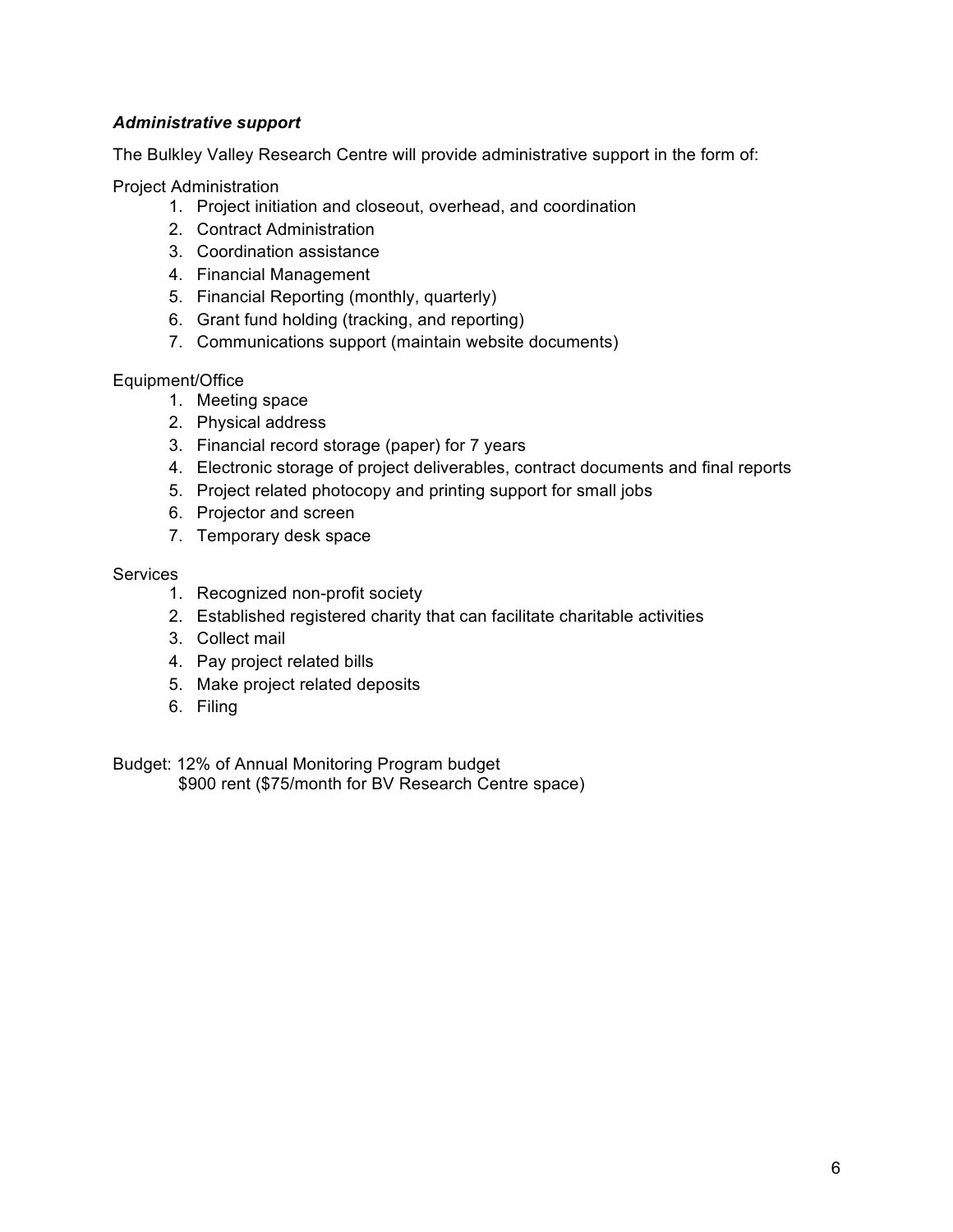### **Project 2016-1 Agreement Monitoring**

One of the purposes of the Morice Water Monitoring Trust is to monitor the implementation and the effectiveness of any British Columbia/Wet'suwet'en government-to-government agreements, and related natural resources management activities, plans, and policies in the Morice Water Management Area (the "Morice Plans").

It is necessary to define relevant agreements based on discussions with the Province, the Wet'suwet'en, and other stakeholders. The Morice LRMP is considered the primary plan that will influence the MWMT activities. However, subsequent to the LRMP process, additional plans, policies, and activities have been initiated and completed. Plans will include, but are not be limited to: Land and Resource Management Plans, Park Management Plans, Recovery Plans, Environmental Assessment Certificate requirements, and Federal, Provincial, or Office of the Wet'suwet'en Policy.

2016 Objectives:

• To define the plans within MWMA that are relevant to the activities of the MWMT

Tasks:

1. Define relevant plans in consultation with the Trustees, provincial employees, Office of Wet'suwet'en members, and persons familiar with Morice Water Management Area resource management activities.

Budget: \$500

Deliverables:

1. Compilation of identified plans stored on Dropbox [and/or SKT cloud server], and uploaded to MWMT website.

Schedule:

1. Ongoing – Initial list of plans is complete as of April 1, 2016. The list will be added to whenever new plans within or associated with the MWMA are identified.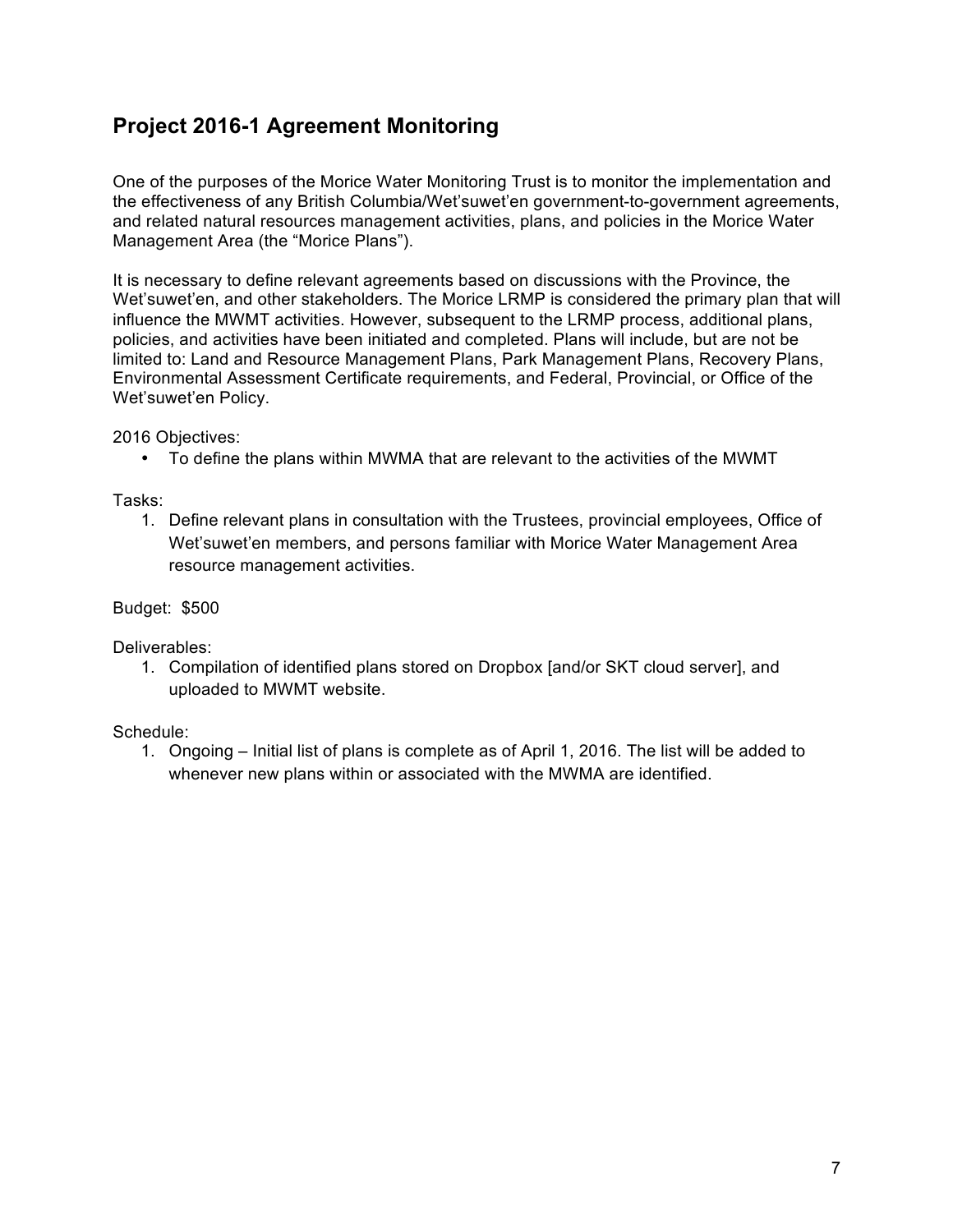### **Project 2016-2: MWMA Baseline Water Quality Monitoring**

### Background:

One of the primary purposes of MWMT is to gather baseline data within the Morice Water Management Area to determine if water quality is sufficient to maintain the well being of the Wet'suwet'en (fish and drinking water). Significant effort was expended in 2007 and 2008 to develop and implement an appropriate Monitoring Program. The result was the creation of the Morice Water Management Area – Multi-Year Operational Plan (Gordon & Associates 2009). The Operational Plan provides a well-structured framework for developing and implementing a water quality monitoring program, and was instrumental is developing the MWMT Monitoring Framework document – a working document that serves as a 5-year plan for Trust activities

Directed through the monitoring framework, a more refined water quality monitoring program was implemented and baseline data collection began at 5 sites in the MWMA in October 2015. Baseline data collection will continue on a monthly basis until March 31, 2018, and will be used to assess stream health.

Continued input into key watershed issues, monitoring program goals and objectives, as well as an adaptive monitoring program that addresses the monitoring objectives is required.

Water Quality Goals:

- $\triangleright$  Reliable access to safe drinking water.
- $\triangleright$  Water quality and quantity to sustain the health and well being of the Wet'suwet'en.
- $\triangleright$  Water quality that supports aquatic life at reference state.

### Objectives:

- 1. Maintain water temperature within critical limits for salmonid species on all MWMA water bodies.
- 2. Maintain water quality (chemistry) at or below Provincial Water Quality guidelines for parameters of importance seasonally.

Current Management Questions (Gordon and Associates 2009):

- Is the water safe for drinking?
- Is the water and associated habitat capable of sustaining fish?
- Is the water quality getting better or worse?
- Is the water quality changing because of changes in land use or management practices?
- If water quality problems exist, what are the causes of those problems?
- Are regulatory requirements for water quality being met?

#### MWMT Water Quality Objectives:

- 1. Water quality at monitoring locations meets provincial water quality guidelines seasonally.
- 2. Define long-term water quality reference condition in MWMA assessment units.
- 3. Develop more detailed Water Quality Objectives for individual assessment units as necessary.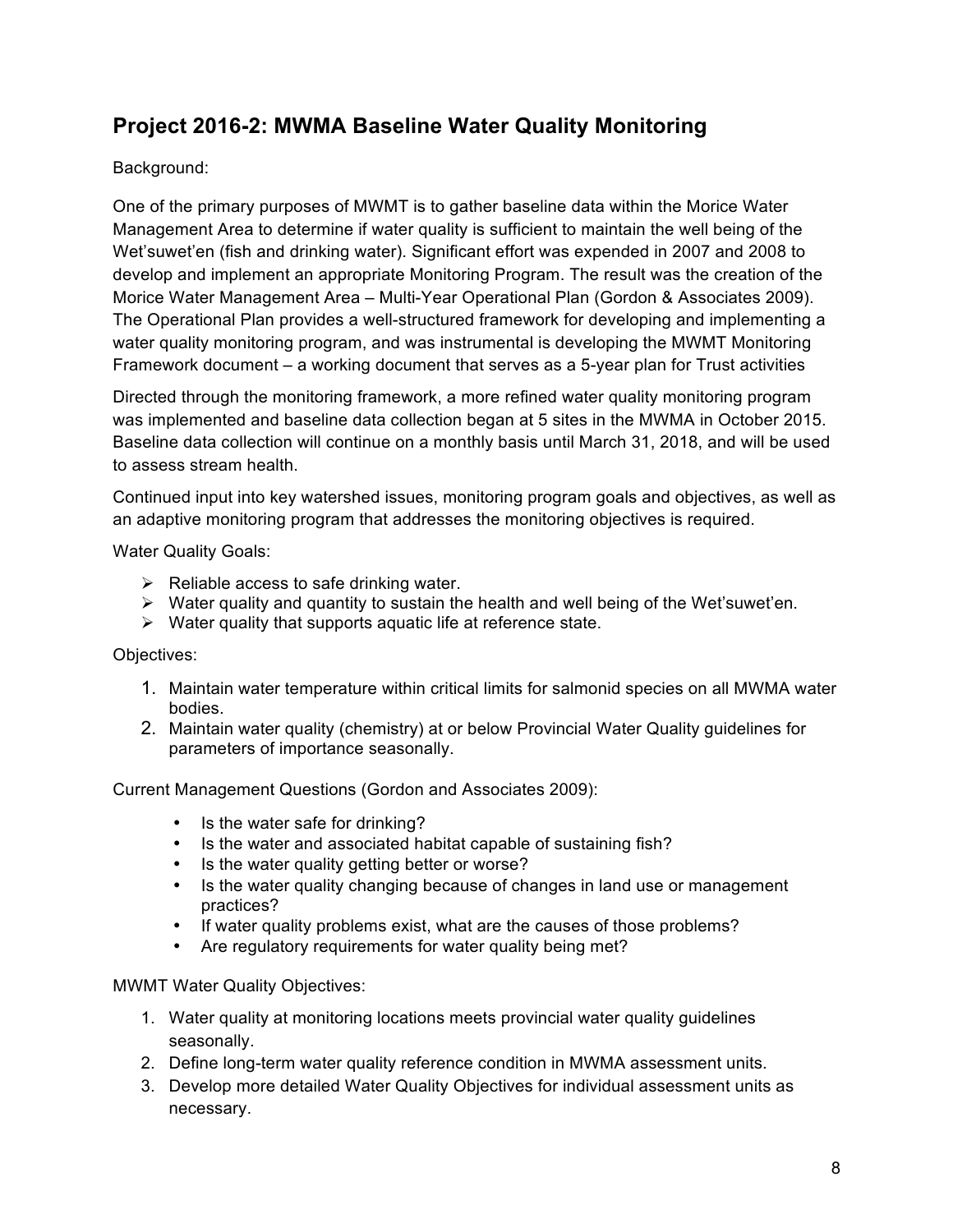#### Tasks:

- 1. Review and update Monitoring Plan and Sampling Protocol An initial water quality monitoring plan and sampling protocol was developed for the MWMA in 2014. These documents were refined and implemented as the 2015 baseline water quality data collection program. Based on input from Trustees, these documents will be reviewed and updated to include refined objectives and management questions, key monitoring parameters, and a sample procedure for long-term data collection that is consistent with Provincial standards and is aligned with direction of the Trust Agreement.
- 2. Stream Water Quality Monitoring

Continue water quality monitoring in streams within the MWMA in consultation with the Office of the Wet'suwet'en and the Province of BC. Long-term stream water sample collection sites will be established and surface water samples collected monthly to address program objectives throughout the MWMA. Continue high intensity monitoring in Year 2 and 3 to establish a baseline and define seasonal water quality variability. This includes 5 samples in 30 days for both freshet and fall rains at one reference and one test site, and monthly sampling at the remainder of the sites.

3. Lake Water Quality Monitoring

Implement water quality monitoring in lakes within the MWMA in consultation with the Office of the Wet'suwet'en, the Province of BC, and DFO. Long-term lake water sample collection sites will be established collected seasonally to address program objectives. In addition to basic water quality parameters, key productivity indicator information will also be collected. Lakes to be monitored include: Atna, South Morice Lake and Centre Morice Lake, Kidprice Lake. Nanika Lake (no sockeye) is reference. Monitoring during ice off and again in late summer at three depths (epilimnion, at thermocline, below thermocline). Lake monitoring in 2016 will be limited to Morice Lake in order to stay within budget boundaries, define the monitoring procedures, and partner with the Provincial long-term lake monitoring program.

#### Budget:

| Task                                                 | <b>Description</b>                                                                                                                                   | Budget*    |
|------------------------------------------------------|------------------------------------------------------------------------------------------------------------------------------------------------------|------------|
| <b>Water Quality Monitoring</b><br>(Stream and Lake) | Review and update monitoring plan<br>and protocol                                                                                                    | \$50,000   |
|                                                      | Field program to collect water quality<br>data at stream stations (5 sites<br>sampled monthly; 5-in-30 sampling at<br>spring freshet and fall rains) |            |
| Data Summary and<br>Reporting                        |                                                                                                                                                      | \$2,500    |
| Гоtal                                                |                                                                                                                                                      | $$52,500*$ |

2016 Water Quality Monitoring budget.

\*Direct costs to program. Does not include in-kind contributions provided by Province of BC or other organizations.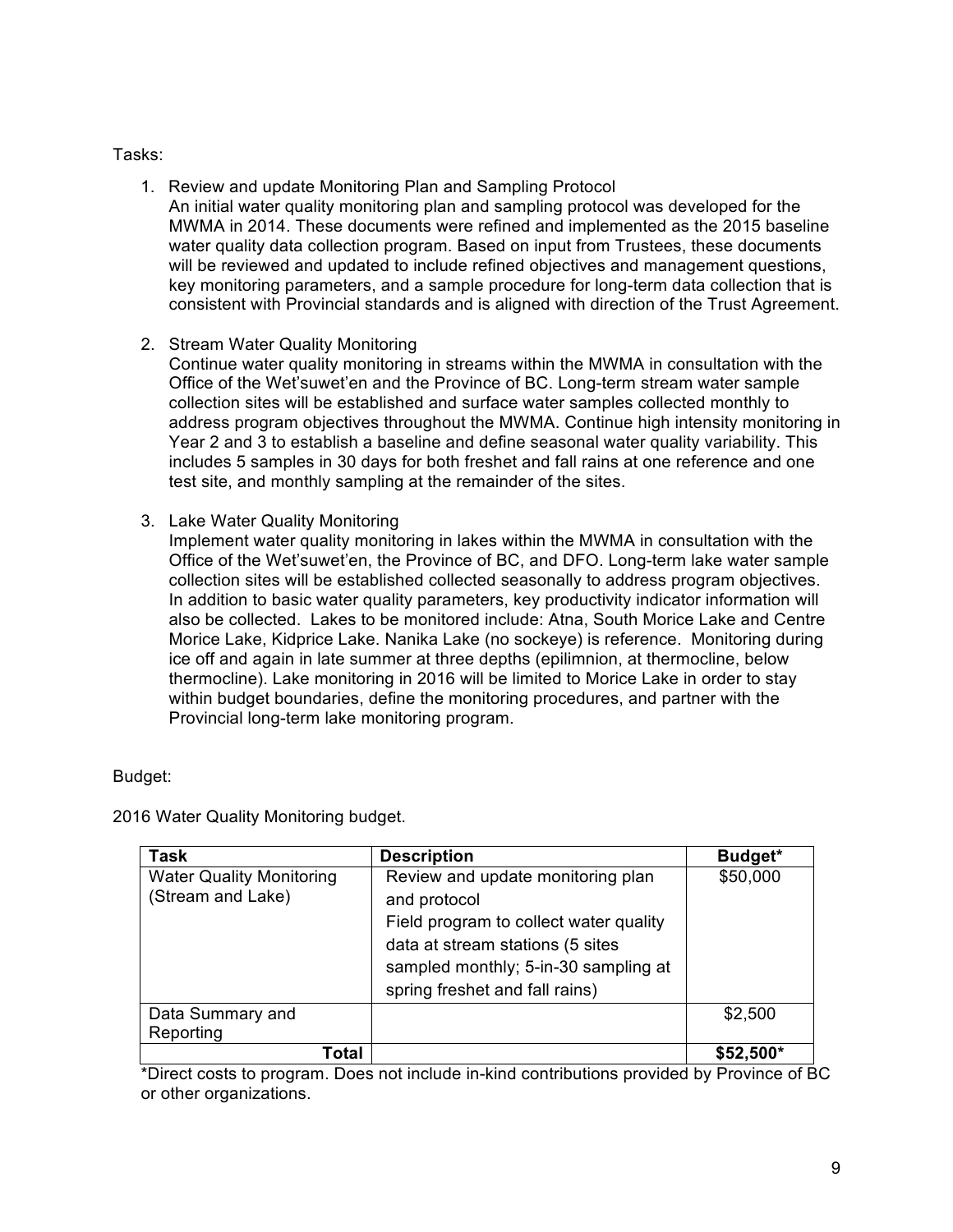Deliverables/Schedule:

Timetable of activities for 2016 WQ Monitoring Program.

| <b>Task/Deliverable</b>                        | <b>Timeline</b>               |
|------------------------------------------------|-------------------------------|
| Review and update monitoring plan and          | May 2016                      |
| sampling protocol, and finalize budget outputs |                               |
| Field Monitoring Program - Year 2              | April 1, 2016 - March 31 2017 |
| Initial review of seasonal data to refine      | December 2016                 |
| temporal sampling schedule for 2016 based on   |                               |
| Year 1 results                                 |                               |
| All data entered into EMS and reviewed by      | Quarterly                     |
| Monitoring Lead.                               |                               |